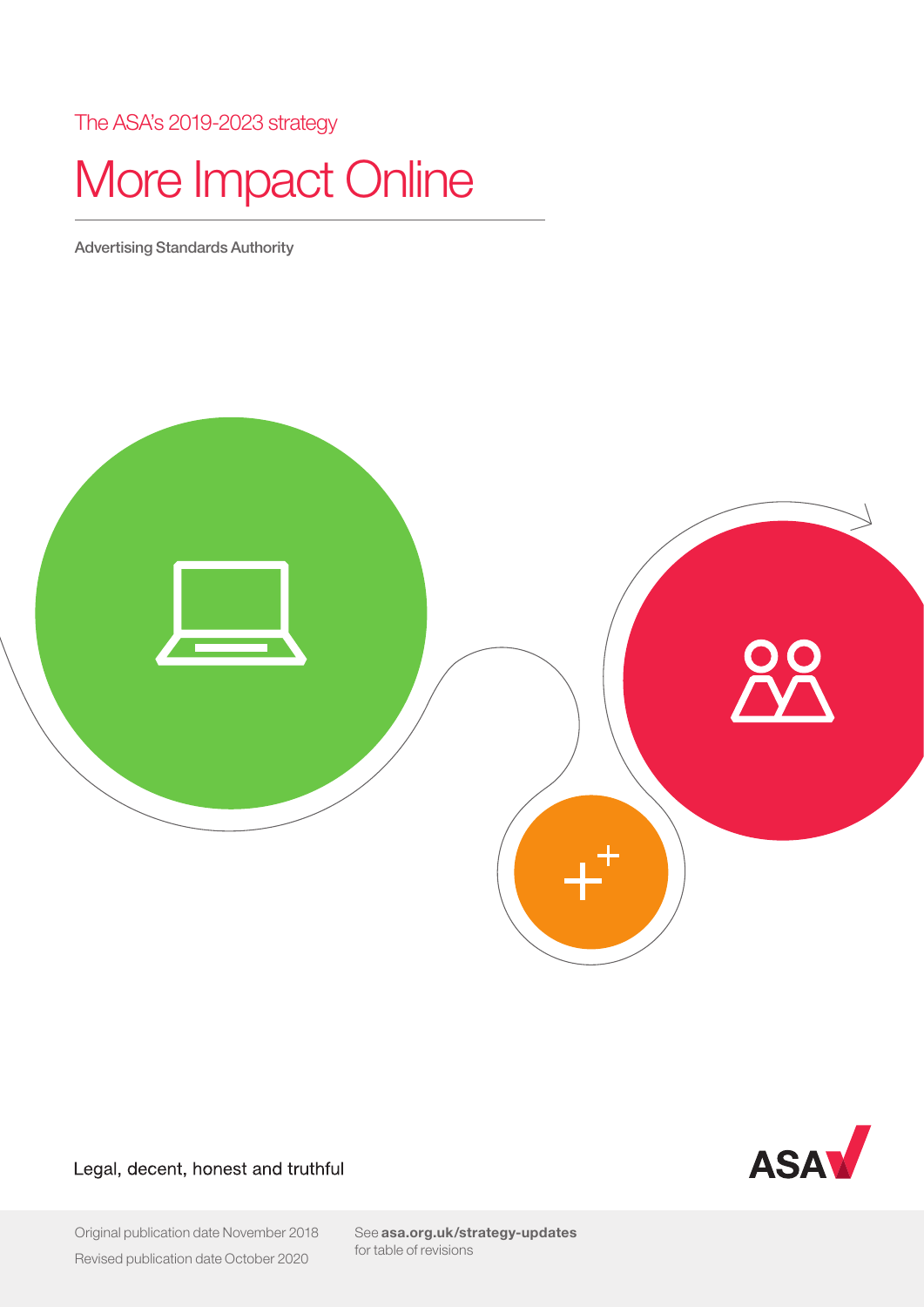## More Impact Online: our strategy on a page

#### Our purpose and ambition

 Our purpose is to make advertisements responsible and our ambition is to make every UK ad a responsible ad.

#### What we do is important

 We're passionate about what we do because responsible advertisements are good for people, society and businesses.

#### How we regulate

We regulate ads wherever they appear. It's right for us to focus on online ads because businesses increasingly advertise online, people are spending more time online and the pace of change online contributes to concerns, but we won't take our eye off the important task of making sure ads are responsible in other media too. Resolving complaints will continue to be vital to our work, but so will continuing our proactive regulation.



## The six strands of our strategy:

# 1. People and the planet

We will put people first. People means everyone, not just those who complain to us. We'll explore the role advertising regulation can play in responding to the climate emergency. We'll be open to listening and collaborating in new ways. And we'll continue to improve our engagement with the UK nations and regions.

### 2.  $\overline{\phantom{a}}$  Online

We will improve our regulation of online advertising. We'll continue to focus on misleading content and inappropriate targeting, but we'll also be open to thinking beyond that, for example working more closely both with the large online platforms and with the government and Ofcom, both on Video Sharing Platform advertising regulation and to address any gaps in online advertising regulation, including potentially via co-regulation. We'll raise awareness of, and develop our thought-leadership in, online ad regulation.

# 3. Effectiveness

 We will deliver high quality, proactive regulatory projects on ads that cause the most detriment to people. We'll prioritise better, use machine learning to improve our regulation, act more nimbly, simplify and make more efficient our regulation where we can.

### 4. A Buy-in

 We will work closely with key stakeholders to put our funding on a sustainable basis. We'll seek greater buy-in from online-only advertisers, retailers, brands, micro- and SME businesses and the social influencer community, by highlighting the benefits of our regulation and being open to regulating differently.

# 5. Enforcement

 We will improve how we proactively identify and remove irresponsible ads (particularly online) and our sanctioning of non-compliant advertisers.

## 6.  $\Delta\Delta$  Independence

 We will continue to regulate without fear or favour, taking account of the evidence-base at all times. We'll continue to demonstrate the effectiveness of our regulation – including in response to challenges to TV and online ad regulation – through our actions and our communication, and we'll be open-minded to change that strengthens the ASA system.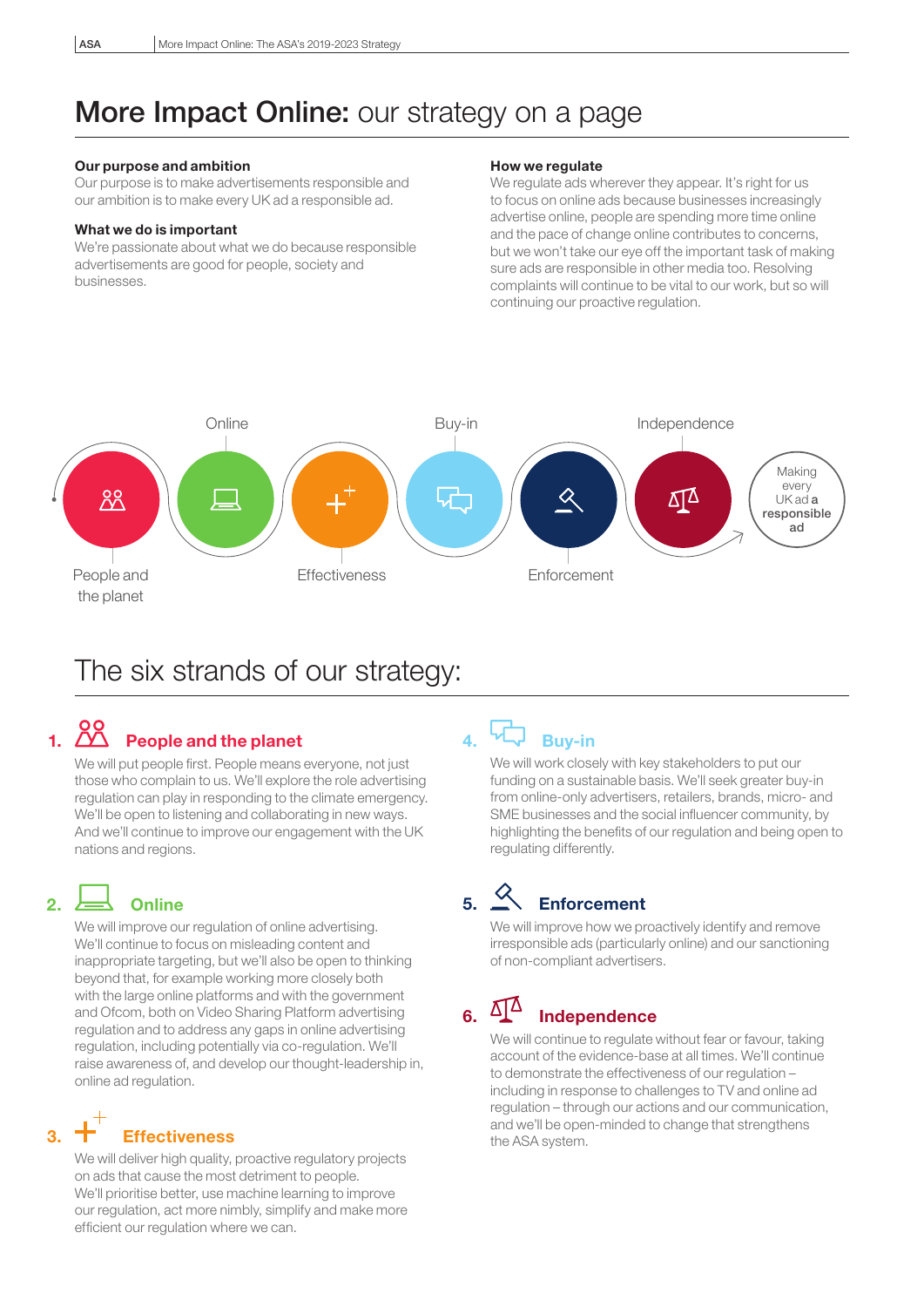## Key drivers and strategic decisions

### 1 People and the planet

#### Key drivers

- **1.1** In common with the general decline of trust in public institutions, people's trust in and favourability towards advertising are low. Their expectations of businesses and regulators are rising.
- **1.2** There have always been differences in society, but what divides us seems starker than before: urban v rural; nations and regions v London and the South East; social liberals v social conservatives; state-controlled v free market; Brexiters v Remainers.
- **1.3** Increasing concerns about the climate change emergency and the human impact on the environment have led the UK government to commit to net zero by 2050 and the Scottish government by 2045.

- **1.6** We will put people first, which means everyone and not just people who complain to us. Consumers and citizens; city and countryside dwellers; all nations and regions; children and, in particular, the vulnerable.
- **1.7** We will continue to pay close attention to the public we hear from every day, but we'll be open to listening and collaborating in new ways, including using research, data-driven intelligence gathering and machine learning – our own or that of others – to find out what advertisingrelated issues are the most important for us to tackle. With growing divisions in society we won't be able to please everyone, or protect people from ever being offended, but we will strive in particular to keep those with protected characteristics from harm. Our greater engagement across Scotland, Wales and Northern Ireland has been well-received. We will deepen it further to ensure we understand and value the views of all UK people.
- **1.4** The UK has left the EU while the world is still responding to the coronavirus pandemic, but globalisation will continue despite the increase in protectionist policies.
- **1.5** Our own people, our committed employees, are our most valuable asset. Their skills and experience are essential to working towards our ambition. And being a diverse and inclusive organisation is an important way of ensuring we reflect and represent the people of the UK.

- **1.8** We will explore the role that advertising regulation can play in responding to the climate change emergency and environmental challenge, and we will set and report on targets to reduce our own carbon footprint.
- **1.9** To get better at solving cross-border issues, we will continue our engagement with supranational organisations, including through our membership of the European Advertising Standards Alliance (EASA) and the International Council for Ad Self-regulation (ICAS).
- **1.10** We will make sure we recruit and retain the best people. which includes people from diverse backgrounds, so we can reflect and represent the people of the UK. We will ensure their skills and experience are supported by our better use of technology.

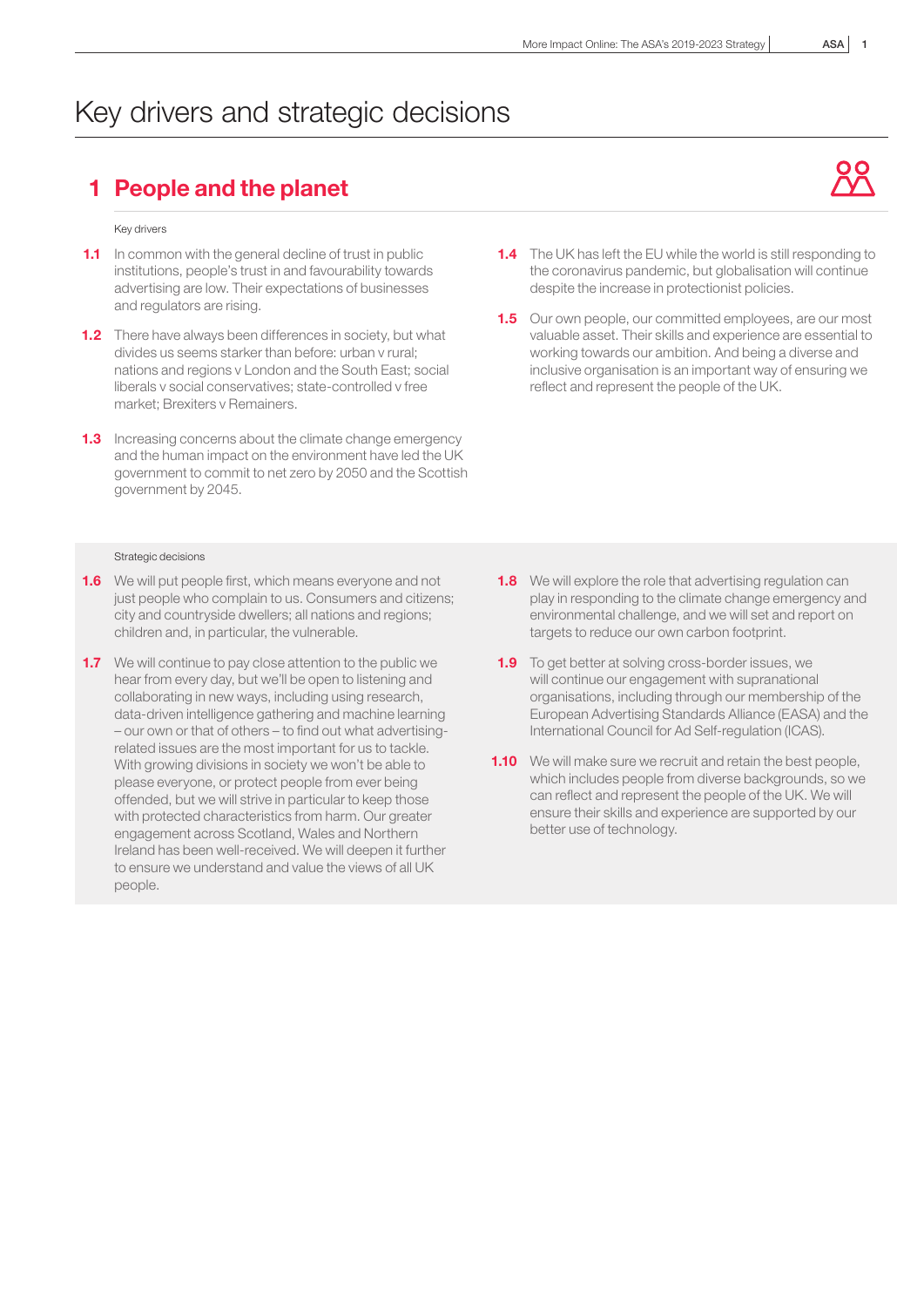### 2 Online

#### Key drivers

- **2.1** People think online is a wild west, including advertising online. That contributes heavily to the undermining of trust in and favourability towards advertising and, potentially, our regulation. New audio-visual media law and possible other new UK law will change the way online advertising is regulated.
- 2.2 Regulating online better means being, and being seen to be, at the forefront of and thought-leaders in online ad regulation.

#### Strategic decisions

**2.5** We will further strengthen our online regulation to play our part in addressing well-founded concerns about internet content. We will continue to focus on inappropriate targeting and misleading content (including time-pressure tactics, dynamic pricing, clickbait/tabloid cloaking, fake celebrity endorsements, inadequate labelling of native/ influencer/affiliate advertising and other newly emerging technologies/techniques). But we will also be open to thinking beyond that. For example: working more closely with the large online platforms, including holding them to greater account for the part they play in helping to deliver socially responsible advertising; and working with the government and Ofcom, both on Video Sharing Platform advertising regulation and to address any gaps in online advertising regulation, including potentially via coregulation.

- 2.3 Many people don't know we regulate online advertising, in particular companies' and organisations' own advertising claims on their own websites and social media spaces (website advertising claims).
- 2.4 In the coming years, data and privacy will move even further out of the shadows and into the light of what matters to people, even if many people continue to be careless with their personal data despite professing concern.
- 2.6 We will develop our thought-leadership in online ad regulation, including on advertising content and targeting issues relating to areas like voice, facial recognition, machine-generated personalised content and biometrics.
- **2.7** We will raise awareness of our online regulation, to the public, politicians, the media, opinion-formers, the ad industry and micro- and SME businesses (where we will seek the help of the large online platforms to reach their advertisers).
- 2.8 Working with others, in particular the Information Commissioner's Office, we will play a meaningful part in the regulation of the use of data for data-driven marketing.

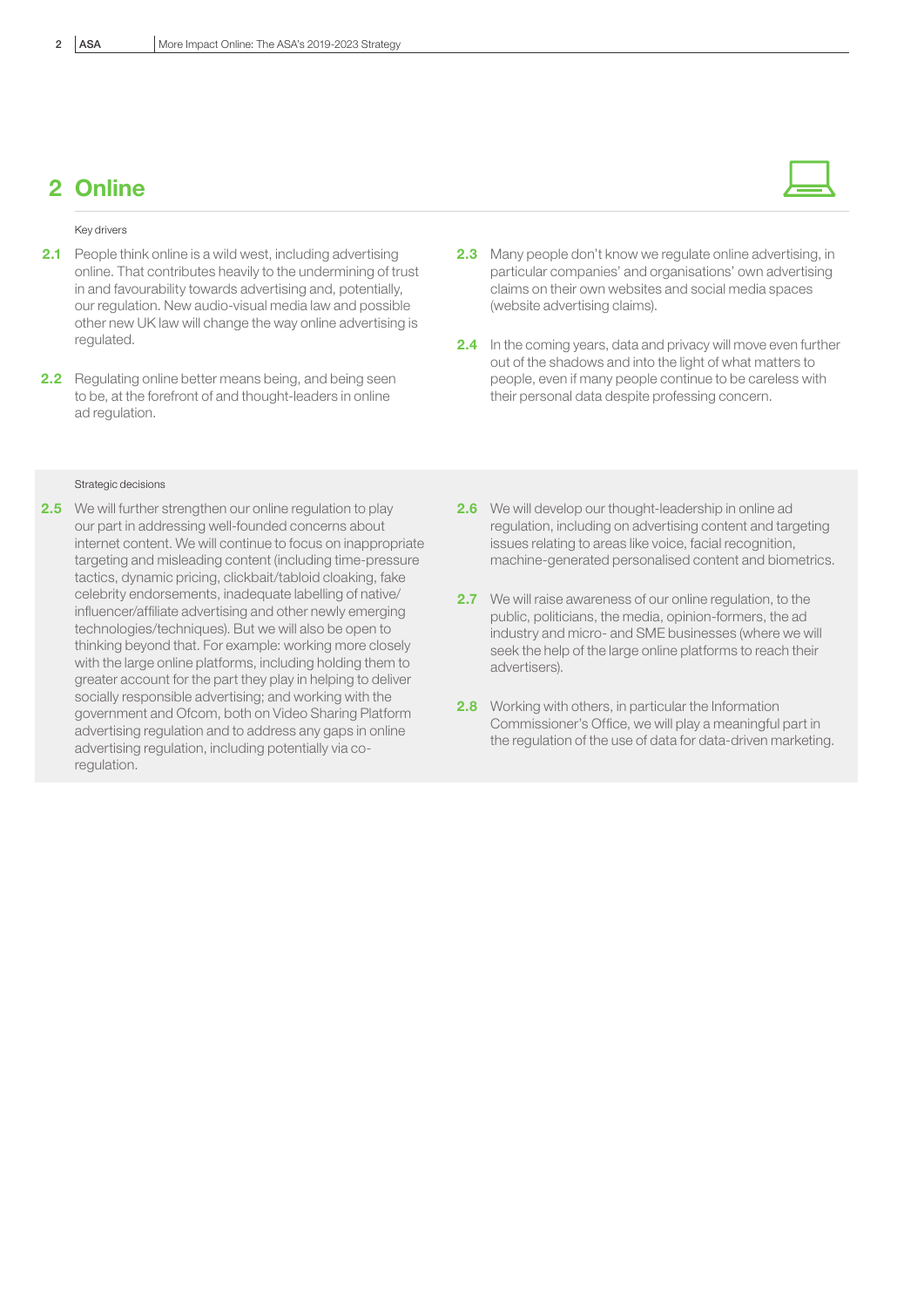### 3 Effectiveness

#### Key drivers

- **3.1** Our greater proactivity has had an impact, has been well received and is necessary for us to keep up with the range of regulatory issues people and businesses face. But we can't keep adding to our workload.
- **3.2** Complaint case levels will continue to be unpredictable and our awareness-raising work, particularly of our role regulating online, will continue to contribute to more cases.
- **3.3** Technology, including machine learning, can help us become more effective and efficient.

- **3.6** We will deliver the highest quality proactive regulatory projects on ads that cause the most detriment to people, including focusing on protecting particularly vulnerable people and on appropriately limiting children and young people's exposure to age-restricted ads in sectors like food, gambling and alcohol. Our intelligence-gathering, our own primary research and our expert analysis will be key to determining where and how we should act.
- **3.7** We will prioritise our scarce resources better, acknowledging that not all demands are equal. We will continue to deliver efficiencies.
- **3.8** Investing in in-house data science capability will be critical to us using machine learning to improve our regulation.
- **3.4** People expect us to consider their complaints, but often feel less strongly about how we should then act; they don't always expect an investigation, particularly if they're in the habit of using 'reporting' functionality on social media platforms.
- 3.5 Resolving cases including competitor complaint cases quicker is important for protecting people, for maintaining a level playing-field and for the confidence of the advertisers who fund us.
- **3.9** We will explore lighter-touch ways of allowing people to let us know what they think, adding to our intelligence and helping us to listen better.
- **3.10** We will explore whether our decision-making processes and governance always allow us to act nimbly, in line with people's expectations of regulating an increasingly digital advertising world. We will learn from other advertising regulatory bodies to improve our processes, including our competitor complaint process. And we will aim to simplify our regulation where possible.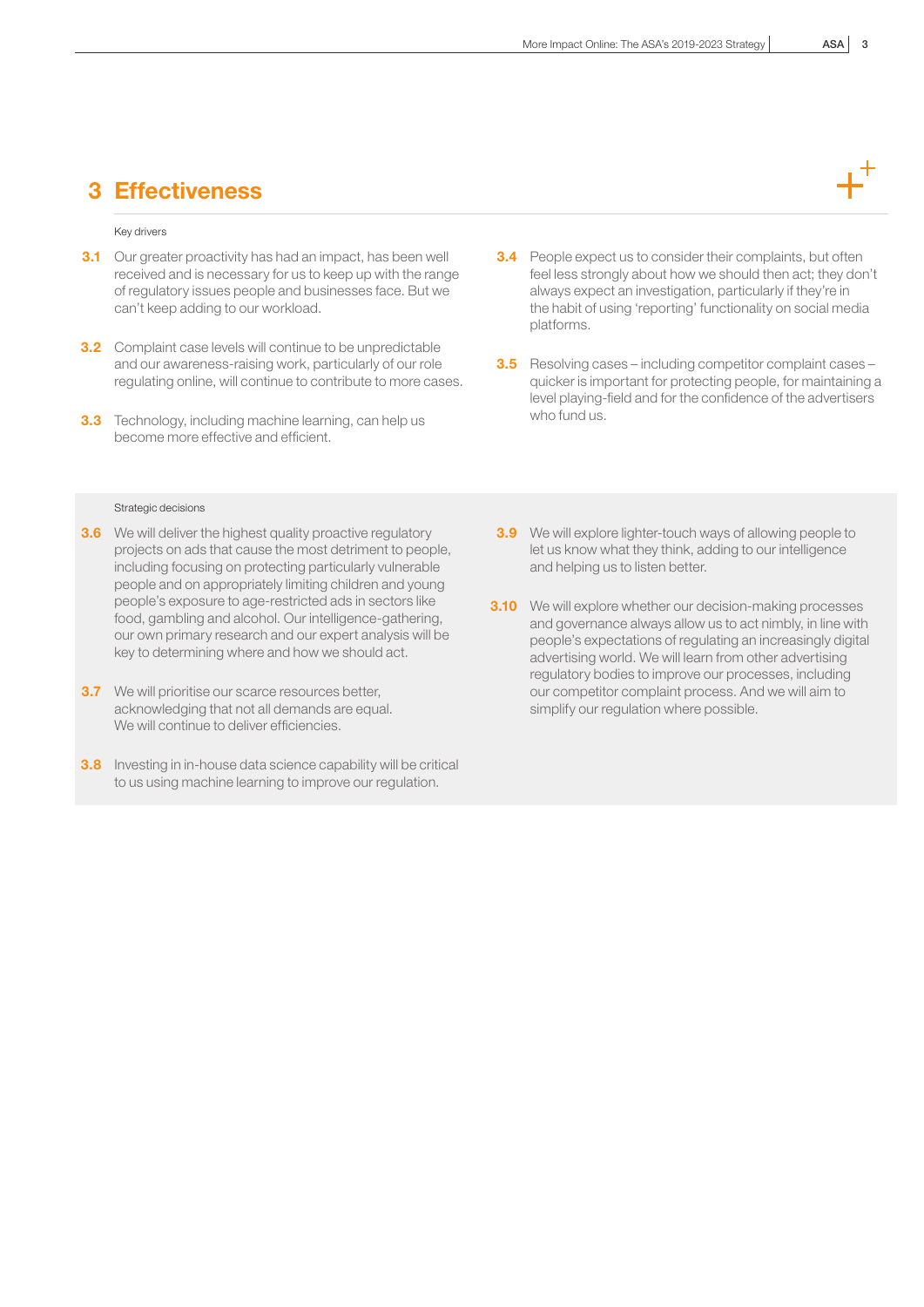### 4 Buy-in

#### Key drivers

- **4.1** The movement of ad budgets from easier to levy media to harder to levy media and platforms, coupled with public and societal demand for the ASA to tackle website and social media advertising which is not subject to the levy, has put pressure on our funding. That pressure has increased because of uncertainty around the impact of both Brexit and the coronavirus crisis. For the ASA to continue to deliver effective regulation, an amended model must put our funding on a sustainable basis.
- 4.2 The Internet relies on flat hierarchies and networks. If we reflect that by working more closely with the large online platforms, so we help each other protect people from irresponsible ads (see 2), we will get better buy-in from them and improve our online ad regulation.
- 4.3 Although the industry continues to support the ASA system, some online-only advertisers don't buy-in to the ASA system, which they see as part of the establishment they're disrupting. Some retailers think our online remit is overly wide, has insufficient regard for the existing regulatory settlement between them and statutory regulators, is insufficiently formal and joined-up with other enforcement bodies and contains processes that are overly narrow and paper-based. Some big brands no longer see the system as theirs. The long-tail (micro- and SME businesses) often don't know us and might not see their websites and social media spaces as advertising.

- 4.6 We will work closely with the ad industry and other relevant stakeholders to help Asbof and Basbof put our funding on a sustainable basis. That will include making the case for effective advertising self- and co-regulation, including to online-only advertisers and 'the long tail'.
- **4.7** We will work more closely with the large online platforms, invite their greater engagement in the ASA system and explore opportunities to engage in and improve their advertising compliance processes.
- 4.8 We will seek to get online-only advertisers to engage more positively with the ASA system, by highlighting the benefits of our regulation and being open to regulating differently, for example by exercising more discretion over whether and how we take action. We will seek to improve buy-in from retailers by doing the same, showing them that we respect and cooperate with rather than compete with statutory regulators. We will remind brands who might drift away that the ASA system is their system. We will raise awareness of our regulation to 'the long-tail', including by seeking to collaborate with platforms on which those businesses advertise.



- 4.4 Too many involved in social influencer advertising don't know or don't care about playing by the rules, in particular by making it clear when content is advertising.
- 4.5 Although we have raised awareness of the ASA, and CAP has radically increased the number of pieces of advice and training it has delivered, too many in the industry don't know us well enough and don't use our advice and training services.

- 4.9 We will further raise awareness of our regulation to influencers, celebrities, talent/social/PR agencies and the brands who use them.
- **4.10** We will invite greater engagement with and better promote our advice and training services to the industry.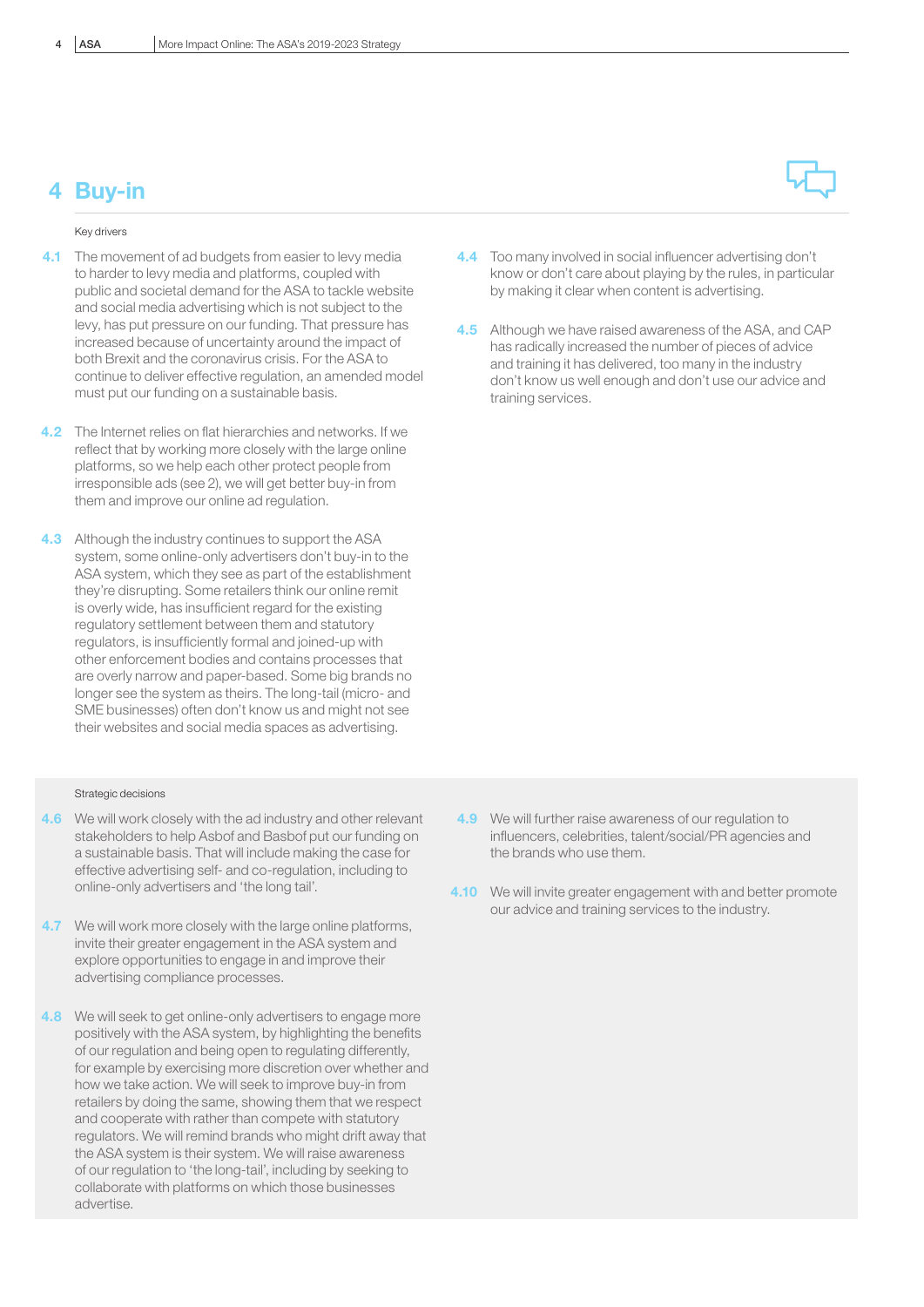### 5 Enforcement

#### Key drivers

- **5.1** People understand that online is difficult to regulate, but they think it's still too easy to come across irresponsible UK online advertising, for example through search. And some established brands think we're ill-equipped to tackle those online-only advertisers who regularly flout the Codes, but who give assurances to the ASA that they'll comply when we challenge them.
- **5.2** We're primarily able to deal with companies who want to play by the rules and we need to deal differently with those who don't, especially those we suspect of running fraudulent businesses. Working with statutory regulators will be important, but there will be gaps that no-one can fill.

#### Strategic decisions

- **5.3** Through better cooperation, more technological tools (including machine learning) and more resources, we will improve our identification and removal of irresponsible ads (particularly online) and our sanctioning of non-compliant advertisers. We will seek to ensure there is always a proportionate cost to non-compliance.
- **5.4** We will recognise scams earlier, so we can disrupt them by securing the removal of their ads and refer scam traders to statutory regulators better placed to deal with them.

### 6 Independence

#### Key drivers

**6.1** Governments across the UK are increasingly willing to legislate in areas covered by the ASA system, in particular advertising on TV and on social media platforms.

- **6.3** We will continue to regulate without fear or favour, taking account of the evidence-base at all times; continuing to exploit research insights will be a key part of demonstrating our impartiality. We will continue to demonstrate the effectiveness of our regulation – including in response to challenges to TV and online ad regulation – through our actions and our communication, but we'll be open-minded to change that strengthens the ASA system (see 2.1 and 2.5 above).
- **6.2** Some public figures don't share our view of the independence and/or effectiveness of advertising self-/co-regulation.
- **6.4** We will listen carefully to challenges that the ASA system is not sufficiently independent or effective, engaging constructively and, where necessary, making changes to improve our independence, openness, accountability and effectiveness.

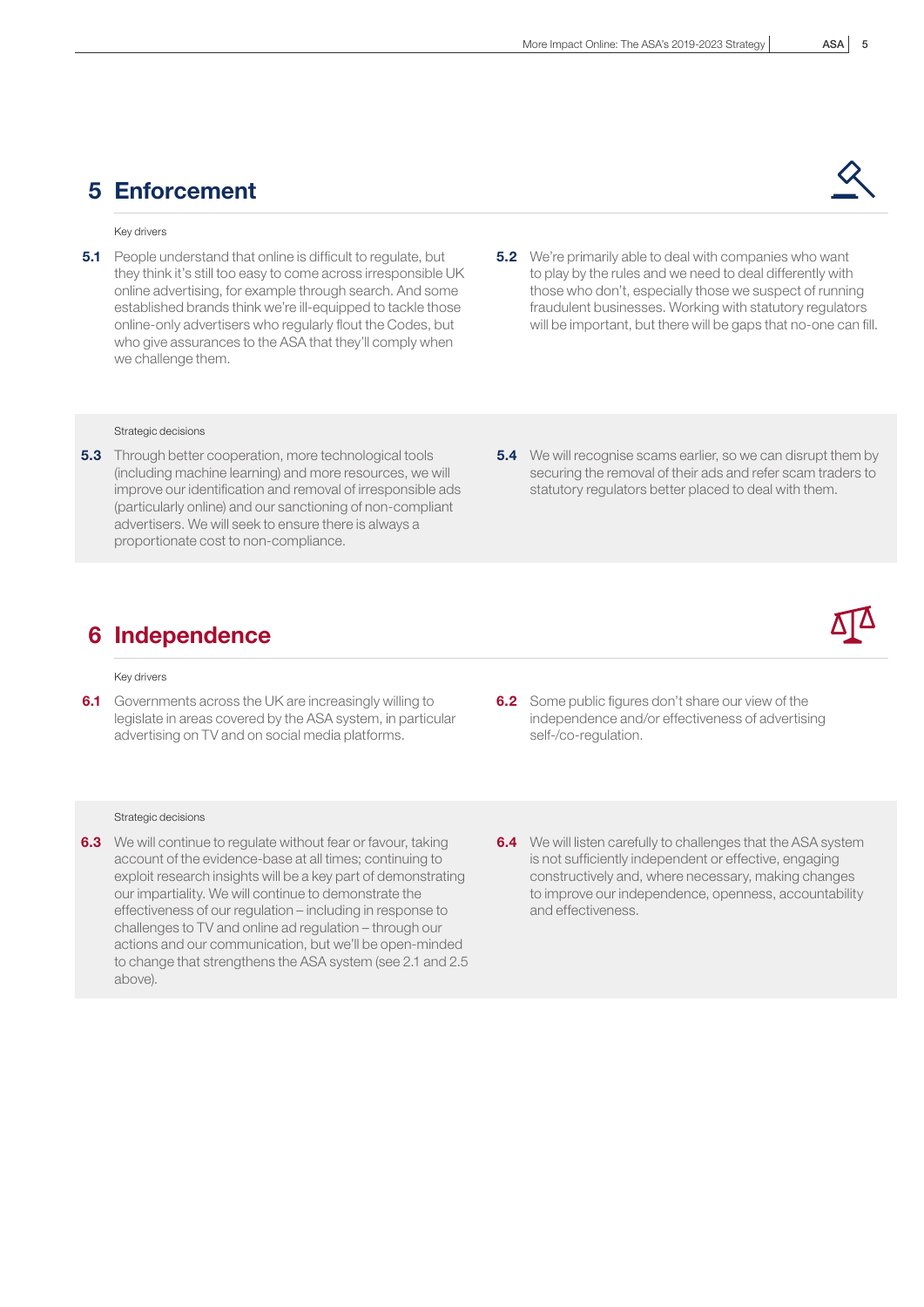### What success will look like

# 1. 20<br>1. **People and the planet**

 We will be able to demonstrate that our regulation benefits everyone, not just our complainants, including by using research and machine learning to find out what advertisingrelated issues are the most important for us to tackle.

 We will have maintained our current diversity of staff in most areas. We will have taken steps to improve diversity in areas where we are weaker, eg. increasing female representation at more senior levels.

### 2.  $\leftarrow$  Online

 We will be able to demonstrate that we are working more closely with the large online platforms, ensuring more responsible ads.

 We will be seen to be thought-leaders in online ad regulation.

 We will bring about significantly better awareness of our online regulation, by the public, politicians, the media, opinion-formers, the ad industry and micro- and SME businesses.

 We will be able to demonstrate that we are playing a meaningful part in the regulation of the use of data for data-driven marketing.

# $3.$   $+$  Effectiveness

 The outputs and outcomes of our regulatory projects will demonstrate their high quality, as will their focus on the issues and areas that cause the most detriment to people, particularly children and other vulnerable people.

We will be able to demonstrate that we are prioritising better, using machine learning to improve our regulation and using lighter-touch ways of allowing people to raise their concerns.

 We will be acting more nimbly, in line with people's reasonable expectations of regulating an increasingly digital advertising world. We will be able to demonstrate that our regulation is simpler.

 We will be providing more and better advice and training services to the industry.

We will continue to be core members of EASA and ICAS.

# 4. Wy Buy-in

 We will have worked closely with the ad industry and other relevant stakeholders to help Asbof and Basbof put our funding on a sustainable basis.

 We will be able to demonstrate more positive engagement with online-only advertisers, retailers, brands, micro- and SME businesses and the social influencer community.

# 5. Enforcement

We will be able to demonstrate significant improvements in our identification and removal of irresponsible ads (particularly online), our sanctioning of non-compliant advertisers and our referral of scam traders to statutory regulators.

### 6.  $\Delta \mathbf{I}^{\Delta}$  Independence

 Our record will show that we regulate without fear or favour, taking into account the evidence-base. We will have demonstrated the effectiveness of our regulation, including of TV and online ads, through our actions and our communication, such that any change has strengthened rather than threatened the ASA system.

 We will be able to show that we have made changes to improve our independence, openness and/or accountability, in response to well-argued challenge.